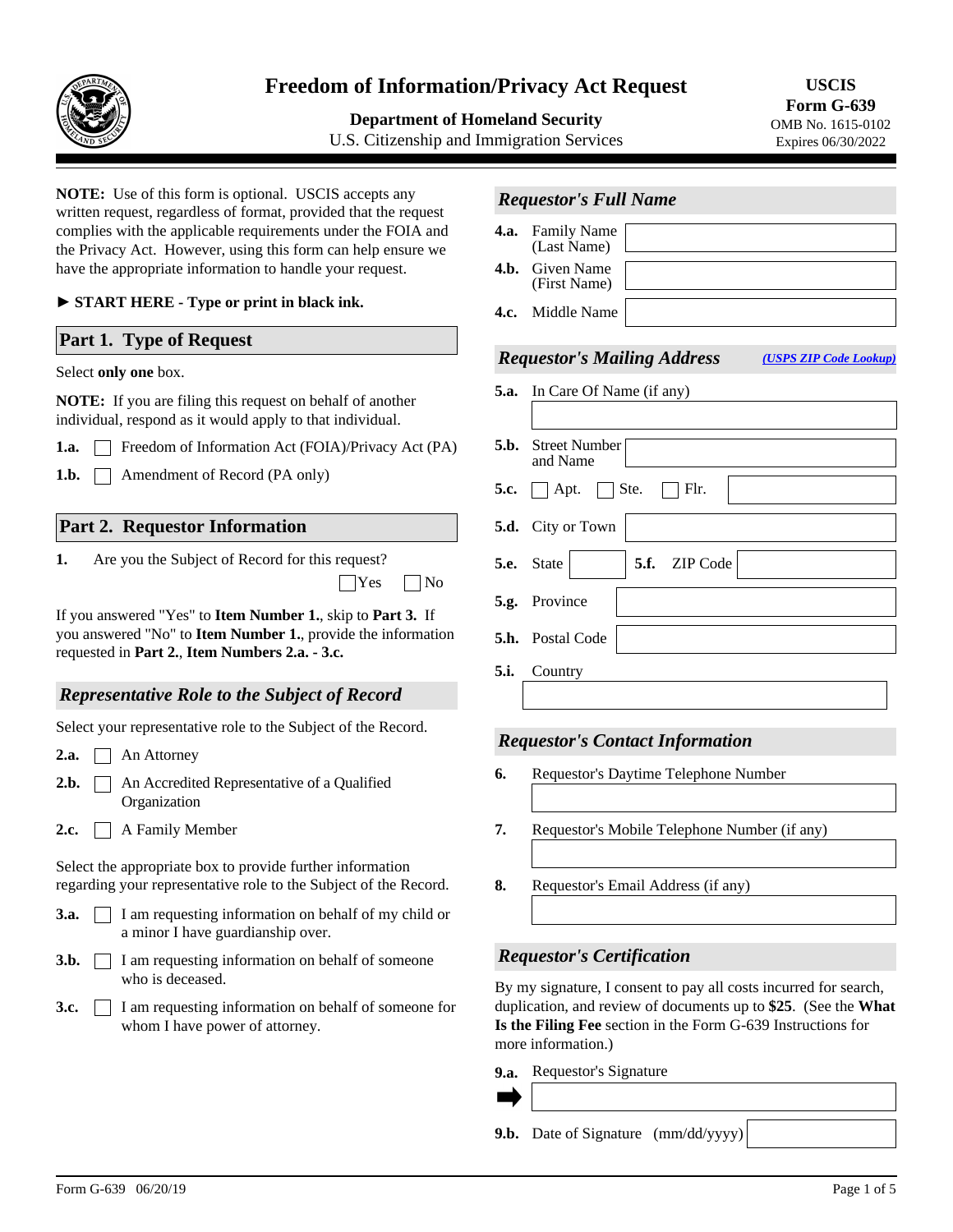# **Part 3. Description of Records Requested**

While you are not required to respond to every **Item Number** in **Part 3.**, failure to provide complete and specific information may delay processing of your request or prevent U.S. Citizenship and Immigration Services (USCIS) from locating the records or information requested.

**1.** State the purpose of your request.

**NOTE:** This field is optional. However, providing this information may assist USCIS in locating the records and information needed to respond to your request.

# *Full Name of the Subject of Record*

| 2.a. | <b>Family Name</b><br>(Last Name) |  |
|------|-----------------------------------|--|
|      | 2.b. Given Name<br>(First Name)   |  |
|      | 2.c. Middle Name                  |  |

## *Other Names Used by the Subject of Record (if any)*

Provide all other names the Subject of Record has ever used, including aliases, maiden name, and nicknames. If you need extra space to complete this section, use the space provided in **Part 6. Additional Information**.

| <b>3.a.</b> Family Name<br>(Last Name) |  |
|----------------------------------------|--|
| <b>3.b.</b> Given Name<br>(First Name) |  |
|                                        |  |
| <b>3.c.</b> Middle Name                |  |
|                                        |  |
|                                        |  |
| <b>4.a.</b> Family Name                |  |
|                                        |  |
| (Last Name)                            |  |
|                                        |  |
| <b>4.b.</b> Given Name                 |  |
| (First Name)                           |  |
|                                        |  |
| <b>4.c.</b> Middle Name                |  |

# *Full Name of the Subject of Record at Time of Entry into the United States*

| <b>5.a.</b> | <b>Family Name</b><br>(Last Name)      |  |
|-------------|----------------------------------------|--|
|             | <b>5.b.</b> Given Name<br>(First Name) |  |
|             | <b>5.c.</b> Middle Name                |  |

# *Other Information About the Subject of Record*

|    | 6.a. Form I-94 Arrival-Departure Record Number |  |                          |  |  |  |  |  |  |  |  |
|----|------------------------------------------------|--|--------------------------|--|--|--|--|--|--|--|--|
|    |                                                |  |                          |  |  |  |  |  |  |  |  |
|    | <b>6.b.</b> Passport or Travel Document Number |  |                          |  |  |  |  |  |  |  |  |
|    |                                                |  |                          |  |  |  |  |  |  |  |  |
| 7. | Alien Registration Number (A-Number) (if any)  |  |                          |  |  |  |  |  |  |  |  |
|    |                                                |  | $\blacktriangleright$ A- |  |  |  |  |  |  |  |  |
| 8. | USCIS Online Account Number (if any)           |  |                          |  |  |  |  |  |  |  |  |
|    |                                                |  |                          |  |  |  |  |  |  |  |  |
| 9. | Application or Petition Receipt Number         |  |                          |  |  |  |  |  |  |  |  |
|    |                                                |  |                          |  |  |  |  |  |  |  |  |

# *Information About Family Members that May Appear on Requested Records*

For example, provide the requested information about a spouse or children. If you need extra space to complete this section, use the space provided in **Part 6. Additional Information**.

#### **Family Member 1**

|     | <b>10.a.</b> Family Name<br>(Last Name) |  |
|-----|-----------------------------------------|--|
|     | <b>10.b.</b> Given Name<br>(First Name) |  |
|     | <b>10.c.</b> Middle Name                |  |
| 11. | Relationship                            |  |

#### **Family Member 2**

| 12.a. Family Name<br>(Last Name)        |  |
|-----------------------------------------|--|
| <b>12.b.</b> Given Name<br>(First Name) |  |
| 12.c. Middle Name                       |  |
| 13. Relationship                        |  |

## *Parents' Names for the Subject of Record*

## **Father**

| 14.a. Family Name<br>(Last Name)        |  |
|-----------------------------------------|--|
| <b>14.b.</b> Given Name<br>(First Name) |  |
| 14.c. Middle Name                       |  |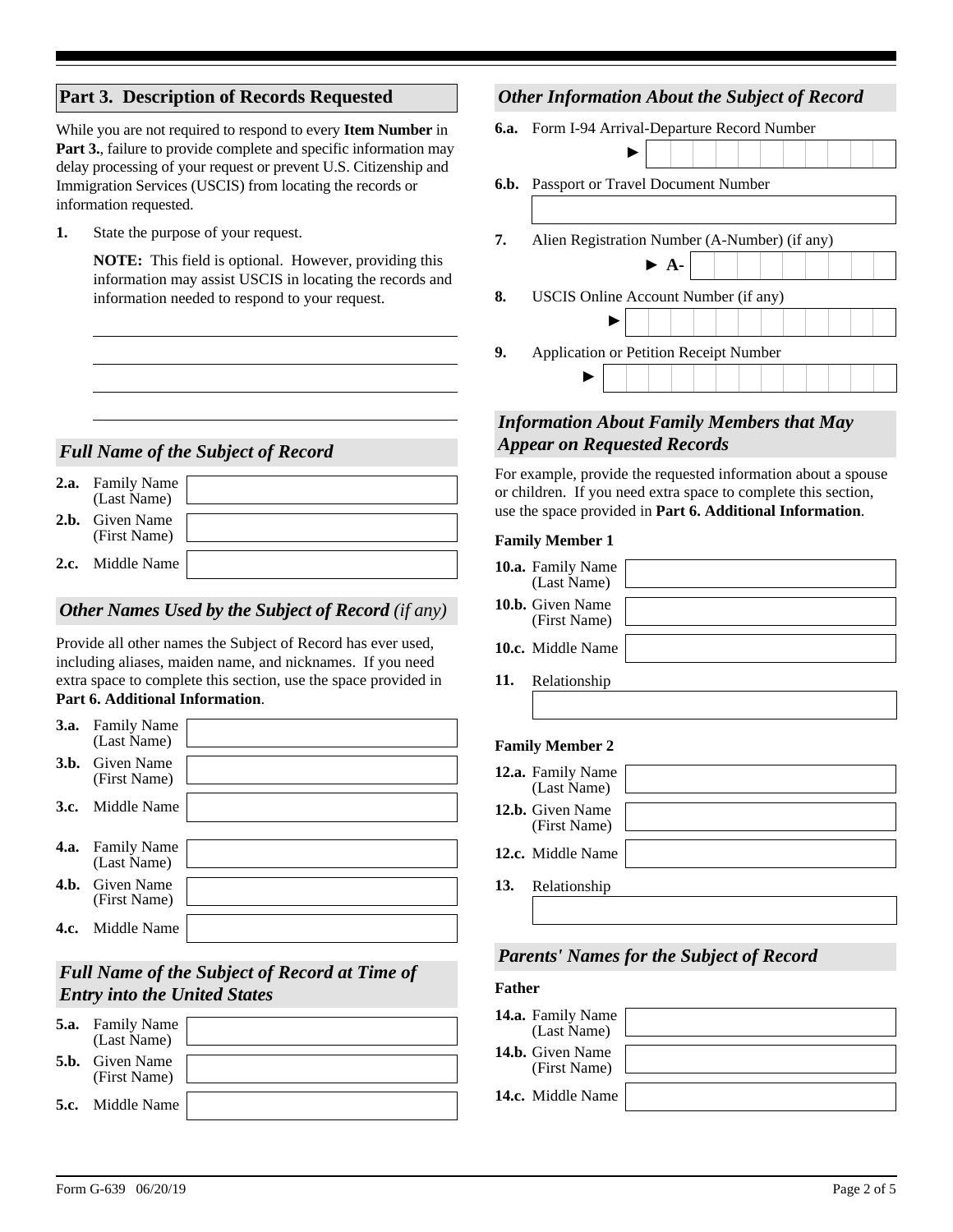## **Part 3. Description of Records Requested**  (continued)

#### **Mother**

| 15.a. Family Name<br>(Last Name)        |  |
|-----------------------------------------|--|
| <b>15.b.</b> Given Name<br>(First Name) |  |
| <b>15.c.</b> Middle Name                |  |

- **15.d.** Maiden Name (if applicable)
- **16.** Describe the records you are seeking. If you need additional space, use the space provided in **Part 6. Additional Information**.

## **Part 4. Verification of Identity and Subject of Record Consent**

Provide the information requested in **Item Numbers 1.a.** - **7.**  In addition, the Subject of Record **MUST** sign in **Item Numbers 8.a.** - **8.c.**

## *Full Name of the Subject of Record*

**1.b.**  Given Name **1.a.** Family Name (Last Name) (First Name)

**1.c.** Middle Name

## *Other Information for the Subject of Record*

- **2.** Date of Birth (mm/dd/yyyy)
- **3.** Country of Birth

## *Mailing Address for the Subject of Record*

**4.a.** In Care Of Name (if any)

| <b>4.b.</b> Street Number<br>and Name           |
|-------------------------------------------------|
| <b>4.c.</b> $\Box$ Apt. $\Box$ Ste. $\Box$ Flr. |
| 4.d. City or Town                               |
| 4.f. ZIP Code<br>$\  \cdot \ $<br>4.e. State    |
| 4.g. Province                                   |
| 4.h. Postal Code                                |
| 4.i. Country                                    |
|                                                 |

## *Contact Information for the Subject of Record*

**NOTE:** Providing this information is optional.

- **5.** Daytime Telephone Number
- **6.** Mobile Telephone Number (if any)
- **7.** Email Address (if any)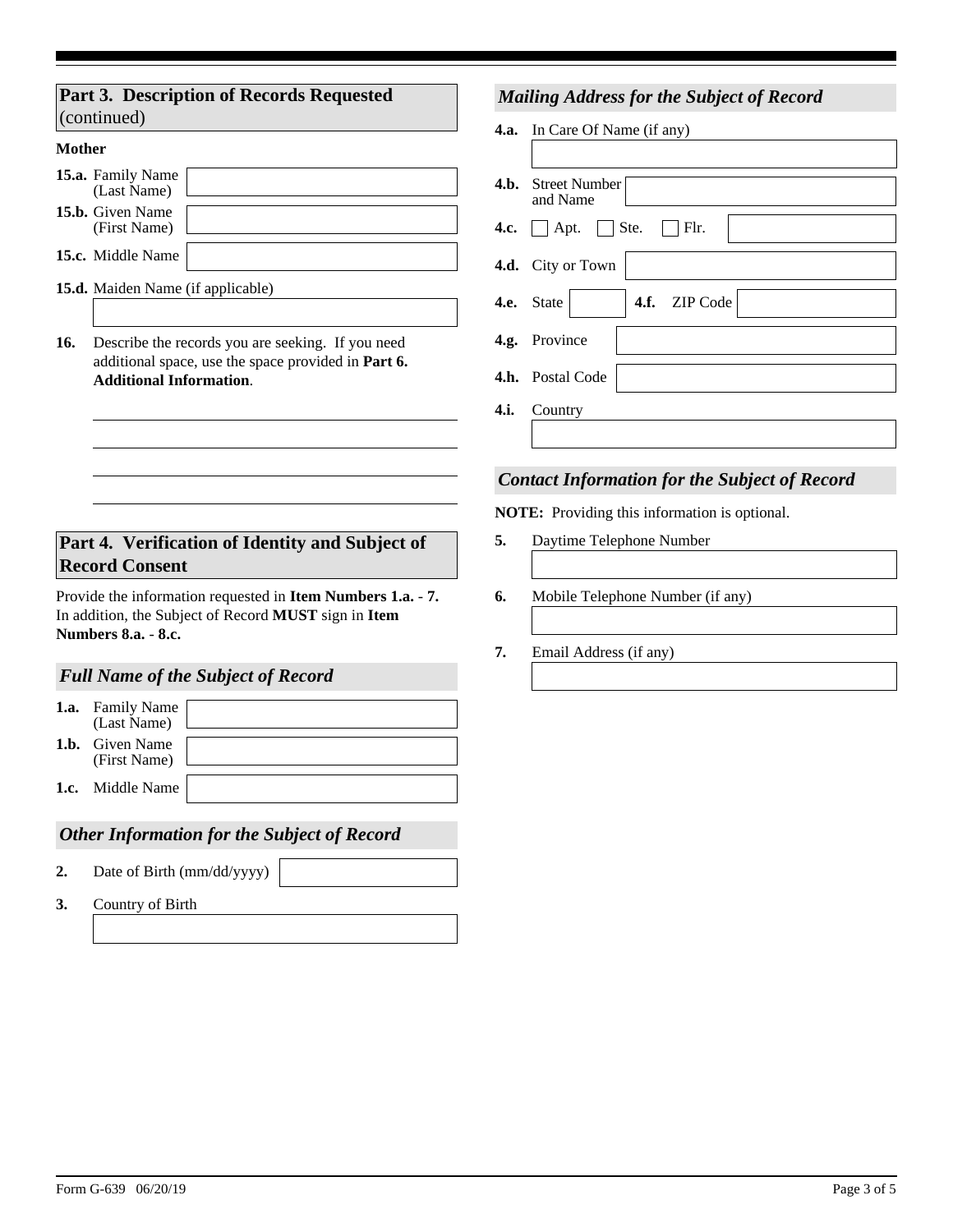## **Part 4. Verification of Identity and Subject of Record Consent** (continued)

#### *Signature of the Subject of Record*

Select **only one** box.

**NOTE:** The Subject of Record **MUST** provide a signature in **Item Number 8.a. OR Item Number 8.b.** If the Subject of Record is deceased, select **Item Number 8.c.** and attach an obituary, death certificate, or other proof of death.

#### **Notarized Affidavit of Identity 8.a.**

**IMPORTANT:** Do **NOT** sign and date below until the notary public provides instructions to you.

By my signature, I consent to USCIS releasing the requested records to the requestor (if applicable) named in **Part 2.** If filing this request on my own behalf, I also consent to pay all costs incurred for search, duplication, and review of documents up to **\$25**. (See the **What Is the Filing Fee** section in the Form G-639 Instructions for more information.)

Signature of Subject of Record

Date of Signature (mm/dd/yyyy)

Subscribed and sworn to before me on this

day of in the year .

Daytime Telephone Number

Signature of Notary

My Commission Expires on (mm/dd/yyyy)

#### **Declaration Under Penalty of Perjury 8.b.**

By my signature, I consent to USCIS releasing the requested records to the requestor (if applicable) named in **Part 2.** If filing this request on my own behalf, I also consent to pay all costs incurred for search, duplication, and review of documents up to **\$25**. (See the **What Is the Filing Fee** section in the Form G-639 Instructions for more information.)

I certify, swear, or affirm, under penalty of perjury under the laws of the United States of America, that the information in this request is complete, true, and correct.

Signature of Subject of Record

Date of Signature (mm/dd/yyyy)

**8.c. Deceased Subject of Record**

#### **Part 5. Processing Information**

- Indicate if any of these circumstances apply to your request (Select all that apply). **1.**
	- Circumstances in which the lack of expedited treatment could reasonably be expected to pose an imminent threat to the life or physical safety of the individual.
	- An urgency to inform the public about an actual or alleged Federal government activity, if made by a person primarily engaged in disseminating information.

 $\Box$  The loss of substantial due process rights.

A matter of widespread and exceptional media interest in which there exists possible questions about the government's integrity which affects public confidence.

Submit a certified, detailed statement regarding the basis for your request with your Form G-639.

**2.** Do you have a pending Immigration Court hearing date?  $\Box$  Yes  $\Box$  No

If you answered "Yes" to **Item Number 2.**, submit a copy of one of the following documents with your Form G-639: I-862, Notice to Appear; Form I-122, Order to Show Cause; Form I-863, Note of Referral to Immigration Judge, or submit a written notice of continuation of a future scheduled hearing before the immigration judge.